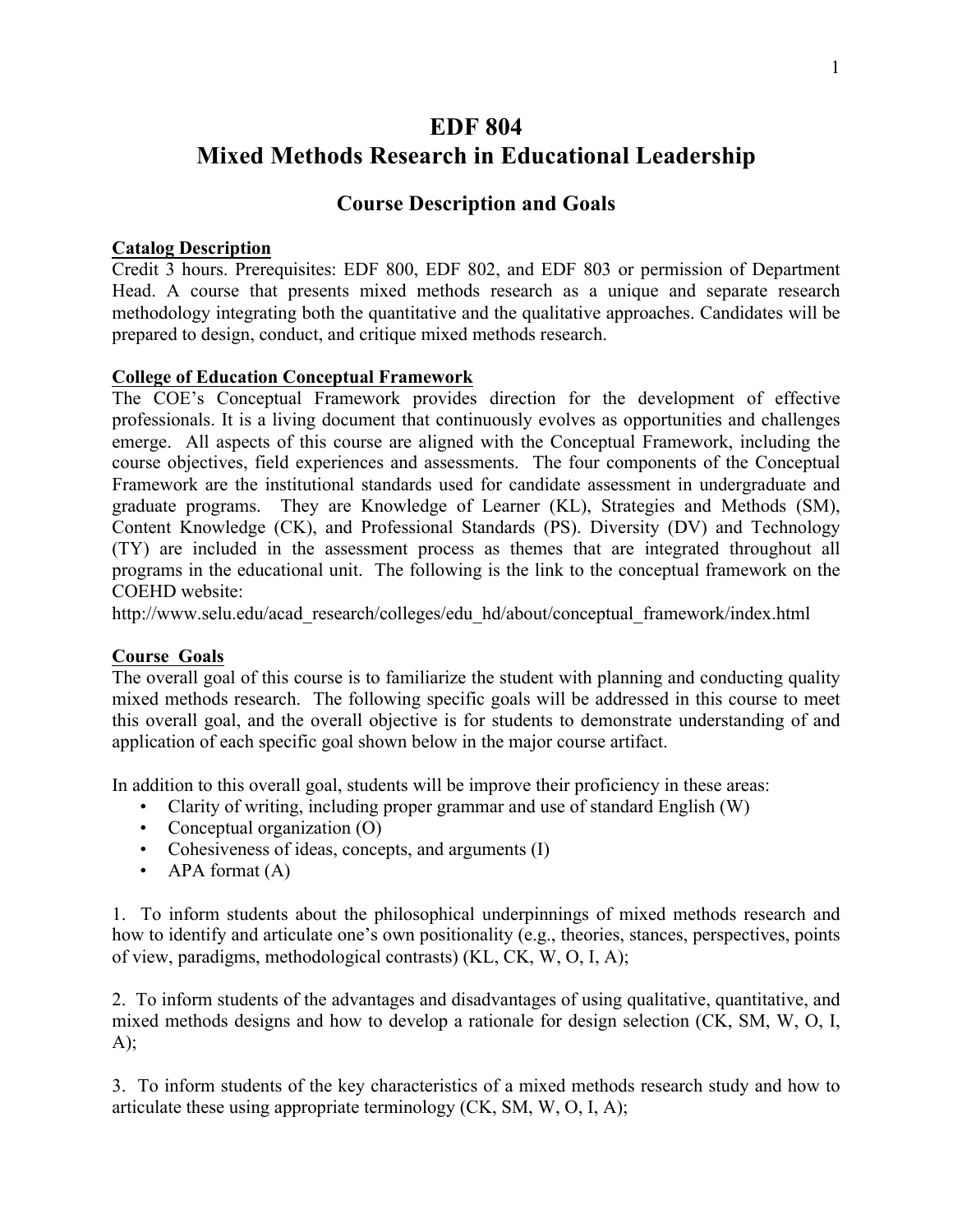4. To inform students of how to develop a purpose statement and research questions for a mixed methods research study (CK, SM, W, O, I, A);

5. To inform students of how to collect, analyze, interpret, and report data using a mixed methods design (CK, SM, W, O, I, A);

6. To inform students of how to report and evaluate mixed methods research studies (CK, SM, W, O, I, A).

# **Course Policies and Procedures**

# **Course Evaluation**

Students will be evaluated through a combination of methods that may include written examinations, practical examinations, projects, and class participation. Each instructor reserves the right to establish additional methods of assessment.

# **University Policies**

# **Student Behavior/Class Decorum**

Free discussion, inquiry, and expression are encouraged in this class. Classroom behavior that interferes with either (a) the instructor's ability to conduct the class or (b) the ability of students to benefit from the instruction is not acceptable. Examples may include routinely entering class late or departing early; use of communication devices, or other electronic devices; repeatedly talking in class without being recognized; talking while others are speaking; or arguing in a way that is perceived as "crossing the civility line." In the event of a situation where a student legitimately needs to carry a communication device to class, prior notice and approval of the instructor is required. Classroom behavior which is deemed inappropriate and cannot be resolved by the student and the faculty member may be referred to the Office of Judicial Affairs for administrative or disciplinary review as per the Code of Student Conduct which may be found at http://www.selu.edu/admin/stu\_affairs/handbook/.

## **Academic Honesty**

Students are expected to maintain the highest standards of academic integrity. Behavior that violates these standards is not acceptable. Examples are the use of unauthorized material, communication with fellow students during an examination, attempting to benefit from the work of another student and similar behavior that defeats the intent of class work. Plagiarism, improper acknowledgment of sources in paper, and the use of a single paper in more than one course without permission are considered very serious offenses and shall be grounds for disciplinary action as outlined in the current General Catalogue.

## **Disabilities and Accommodations**

If you are a qualified student with a disability seeking accommodations under the Americans with Disabilities Act, you are required to self-identify with the Office of Disability Services at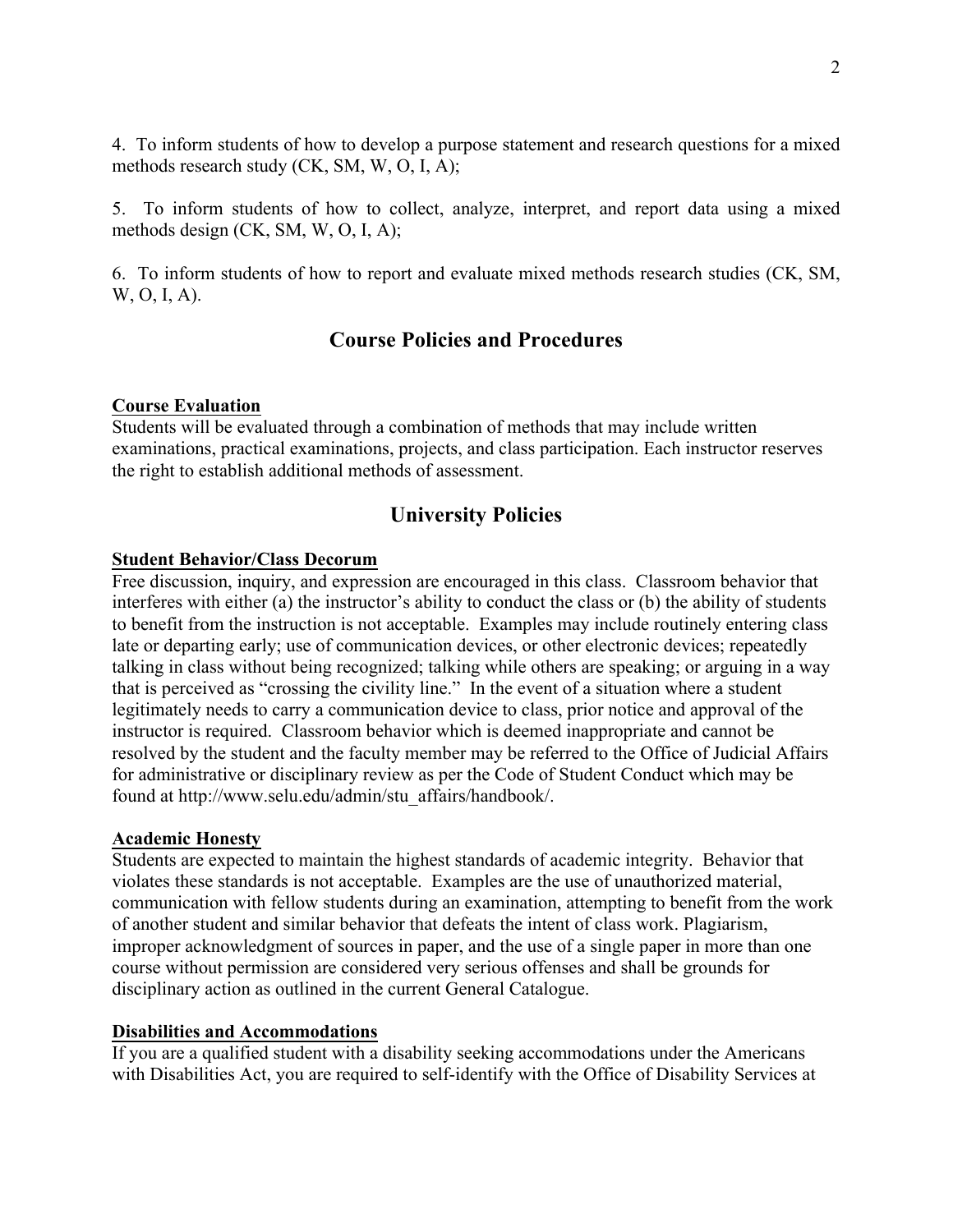Southeastern Louisiana University. No accommodations will be granted without documentation from the Office of Disability Services.

#### **Children in Class**

Students are not to bring children or other family members to class for daycare or babysitting.

#### **Email Communication**

Uses of non-university e-mail addresses for communication with students regarding university business or educational matters are not acceptable as security and confidentiality for off-campus accounts are unknown. Faculty may unintentionally be in violation of the Family Educational Rights and Privacy Act (FERPA) by using such accounts. Faculty may expect that students will read messages sent to their official e-mail addresses, and faculty should use the official e-mail addresses accordingly. All e-mail communication MUST be sent through your official Southeastern Louisiana University e-mail address.

#### **Disaster Recovery Plan**

In case of a disaster such as a hurricane, please see Moodle for instructions for the how the course will proceed during the recovery time. Considerations will be made for students who are not able to access e-mail due to disaster impacts.

### **References**

*These references contain additional information on mixed methods and were used when developing this course. If you are required to read any of these or others not listed, I will inform you of this:*

- Brannen, J (2005). Mixed methods: The entry of qualitative and quantitative approaches into the research process. *International Journal of Social Research Methodology, 8*(3), 173-184.
- Brewer, J., & Hunter, A. (2006). *Foundations of multimethod research: Synthesizing styles*. (2nd ed.). Thousand Oaks, CA: Sage.
- Creswell, J. W. (2013). *Research design: Qualitative, quantitative, and mixed methods approaches* (4th ed.). Thousand Oaks, CA: Sage.
- Creswell, J., & Plano-Clark, V. (2010). *Designing and conducting mixed methods research* (2nd ed.). Thousand Oaks, CA: Sage.
- Gorard, S., & Taylor, C. (2004). *Combining methods in educational and social research*. Buckingham, UK: Open University Press.
- Greene, J. C., & Caracelli, V. J. (Eds.). (1997). *Advances in mixed-method evaluation: The challenges and benefits of integrating diverse paradigms* (New Directions for Evaluation, No. 74). San Francisco: Jossey-Bass.
- Greene, J. C., Caracelli, V. J., & Graham, W. F. (1989). Toward a conceptual framework for mixed- method evaluation designs. *Educational Evaluation and Policy Analysis*, *11*, 255- 274.
- Guba, E. G., & Lincoln, Y. S. (2005). Paradigmatic controversies, contradictions, and emerging confluences. In N. K. Denzin & Y. S. Lincoln (Eds.) *Handbook of qualitative research* (3rd Edition) (pp. 191-215). Thousand Oaks, CA: Sage.